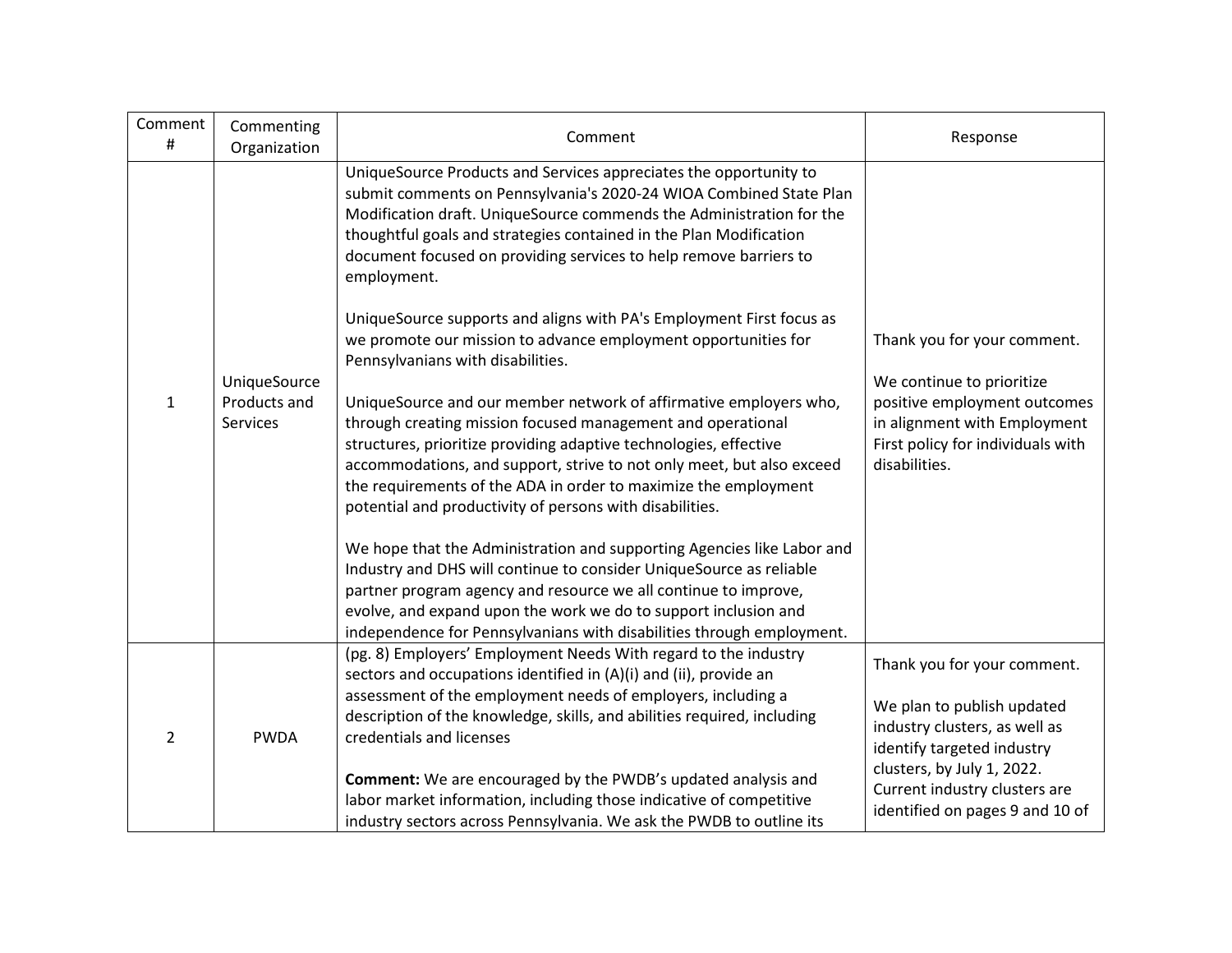|   |             | intention in the Plan to guide an updated identification of industry<br>clusters, establish a schedule for its ongoing evaluation, as well as an<br>annual publication of the targeted industry clusters as outlined in Section<br>1302 of the PA Workforce Development Act.                                                                                                                                                                                                                                                                                                                                                                                                                                                                                                                                                                                                                                                   | the current WIOA Combined<br>State Plan modification.                                                                                                                                                                                                                                                                                                                                                               |
|---|-------------|--------------------------------------------------------------------------------------------------------------------------------------------------------------------------------------------------------------------------------------------------------------------------------------------------------------------------------------------------------------------------------------------------------------------------------------------------------------------------------------------------------------------------------------------------------------------------------------------------------------------------------------------------------------------------------------------------------------------------------------------------------------------------------------------------------------------------------------------------------------------------------------------------------------------------------|---------------------------------------------------------------------------------------------------------------------------------------------------------------------------------------------------------------------------------------------------------------------------------------------------------------------------------------------------------------------------------------------------------------------|
|   |             | (page 31) Section II-Strategic Elements-State Strategy (2) Describe the<br>strategies the State will use to align the core programs, any Combined<br>State Plan partner programs included in this Plan, required and optional<br>one-stop partner programs, and any other resources available to the<br>State to achieve fully integrated customer services consistent with the<br>strategic vision and goals described above. Also describe strategies to<br>strengthen workforce development activities regarding weaknesses<br>identified in section $II(a)(2)$ .<br><b>Comment:</b> The modified plan does not effectively express the critical<br>need to leverage resources through integration of services whenever<br>possible.                                                                                                                                                                                        | Thank you for your comment.<br>The TANF section of the plan<br>has now been included in the<br><b>WIOA Combined State Plan</b><br>Modification that will<br>considered for approval by the<br>PA WDB on February 9, 2022.<br>While the VR Services portion<br>of the plan is not currently<br>included, it will be included in<br>the submission to the WIOA<br>Combined State Plan portal.                         |
| 3 | <b>PWDA</b> | The LWDBs agree that the workforce development system (both<br>statewide and locally) extends beyond the core programs as indicated on<br>page 38 which states "Core and partner programs will collaborate to<br>ensure that resources are leveraged, and services are not duplicated."<br>However, this statement, along with references throughout the draft to<br>service integration, underestimates the significant disruption to local<br>systems when workforce resources are not effectively leveraged or are<br>removed altogether. The far-reaching implications of significant changes<br>that have an impact on customer flow, funding levels or one-stop service<br>delivery are not addressed.<br>As each local workforce development area strives to "Build Back Better"<br>from unprecedented shifts in local workforce and economic<br>development systems, long-term planning must include the full range of | The VR services portion of the<br>Plan will be subject to its own<br>additional public comment<br>period, which was requested by<br>the Rehabilitative Services<br>Administration, US Department<br>of Education, due to<br>substantive changes to that<br>portion of the Plan.<br>Pennsylvania understands the<br>critical value of each partner to<br>the success of the workforce<br>development system and will |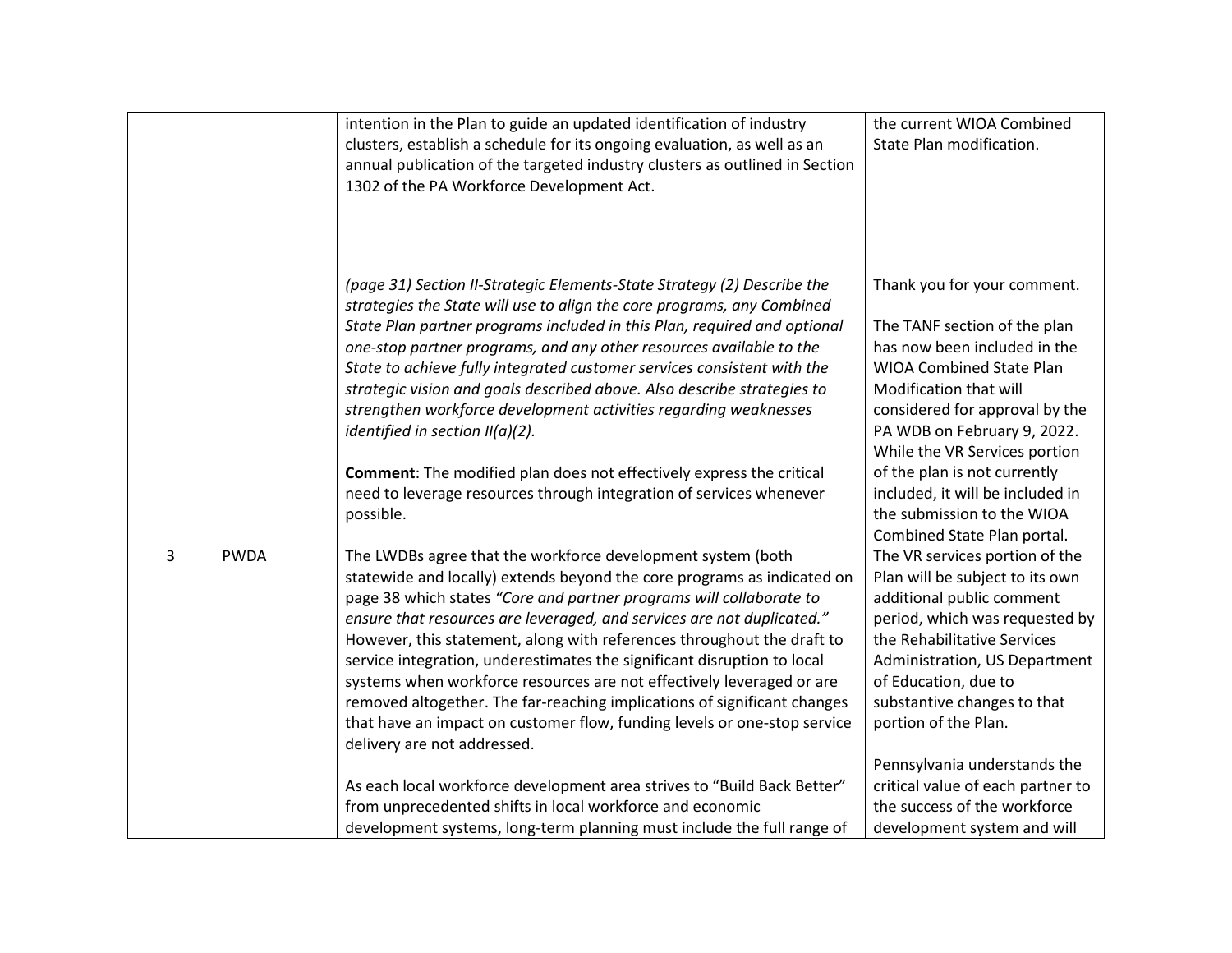|   |             | available resources and services for Pennsylvania's jobseekers, workers,  | work to continuously improve     |
|---|-------------|---------------------------------------------------------------------------|----------------------------------|
|   |             | and employers. Never has a fully integrated system been more important    | how these programs and           |
|   |             | - not only to maximize resources but also to ensure service delivery is   | services are integrated and      |
|   |             | equitable.                                                                | coordinated to ensure the best   |
|   |             |                                                                           | and most comprehensive           |
|   |             | This is stated but not necessarily emphasized in the modified plan as     | services for all customers.      |
|   |             | drafted. As example, the statement explaining the exclusion of the        |                                  |
|   |             | Temporary Assistance for Needy Families (TANF) plan in the draft should,  | Additionally, the PA WDB One-    |
|   |             | at the very least, address the potential impact of that plan on the PA    | Stop committee will ensure       |
|   |             | CareerLink® one-stop centers' infrastructure and service delivery to both | that all core and partner        |
|   |             | job seekers and employers.                                                | programs have the opportunity    |
|   |             |                                                                           | to share any proposed changes    |
|   |             | An interagency work group, coordinated by the PWDB, in addition to a      | to program operation that        |
|   |             | One-Stop Service Delivery Committee are promising. However, it is         | could impact PA CareerLink®      |
|   |             | essential that both groups receive a thorough overview of the implication | operations in the                |
|   |             | of any partner agency changes that would alter customer flow, funding     | commonwealth. This is now        |
|   |             | levels or one-stop service delivery in each PA CareerLink®.               | reflected in goal 5.9 on page 30 |
|   |             |                                                                           | of the WIOA Combined State       |
|   |             | The lack of plan content from the TANF partner (pg. 242) and the OVR      | Plan modification.               |
|   |             | core program (pg. 127) depicts a parallel, but fragmented approach to     |                                  |
|   |             | planning a Combined plan. We ask the PWDB to incorporate within the       |                                  |
|   |             | plan its approach to support and develop an aligned and integrated        |                                  |
|   |             | system encompassing the six core programs and additional combined         |                                  |
|   |             | state plan partner programs as outlined in 20 CFR § 676.100.              |                                  |
|   |             | (page 91) (D) Provide the appeals process referred to in section          | Thank you for your comment.      |
|   |             | 121(h)(2)(E) of WIOA relating to determinations for infrastructure        |                                  |
|   |             | funding.                                                                  | An updated MOU                   |
|   |             |                                                                           | Infrastructure Funding Policy is |
| 4 | <b>PWDA</b> | Comment: We welcome a thorough examination of the inputs required         | currently being developed and    |
|   |             | to properly fund an effective and customer-centered PA CareerLink®        | is scheduled to accept public    |
|   |             | system across Pennsylvania. All to often, evaluation of PA CareerLink®    | comments in May 2022. This       |
|   |             | focuses on outcomes and outputs without respect of the necessary          | policy will also be reviewed by  |
|   |             | inputs to serve the workforce system customer base.                       | agency leadership representing   |
|   |             |                                                                           | all core and partner programs.   |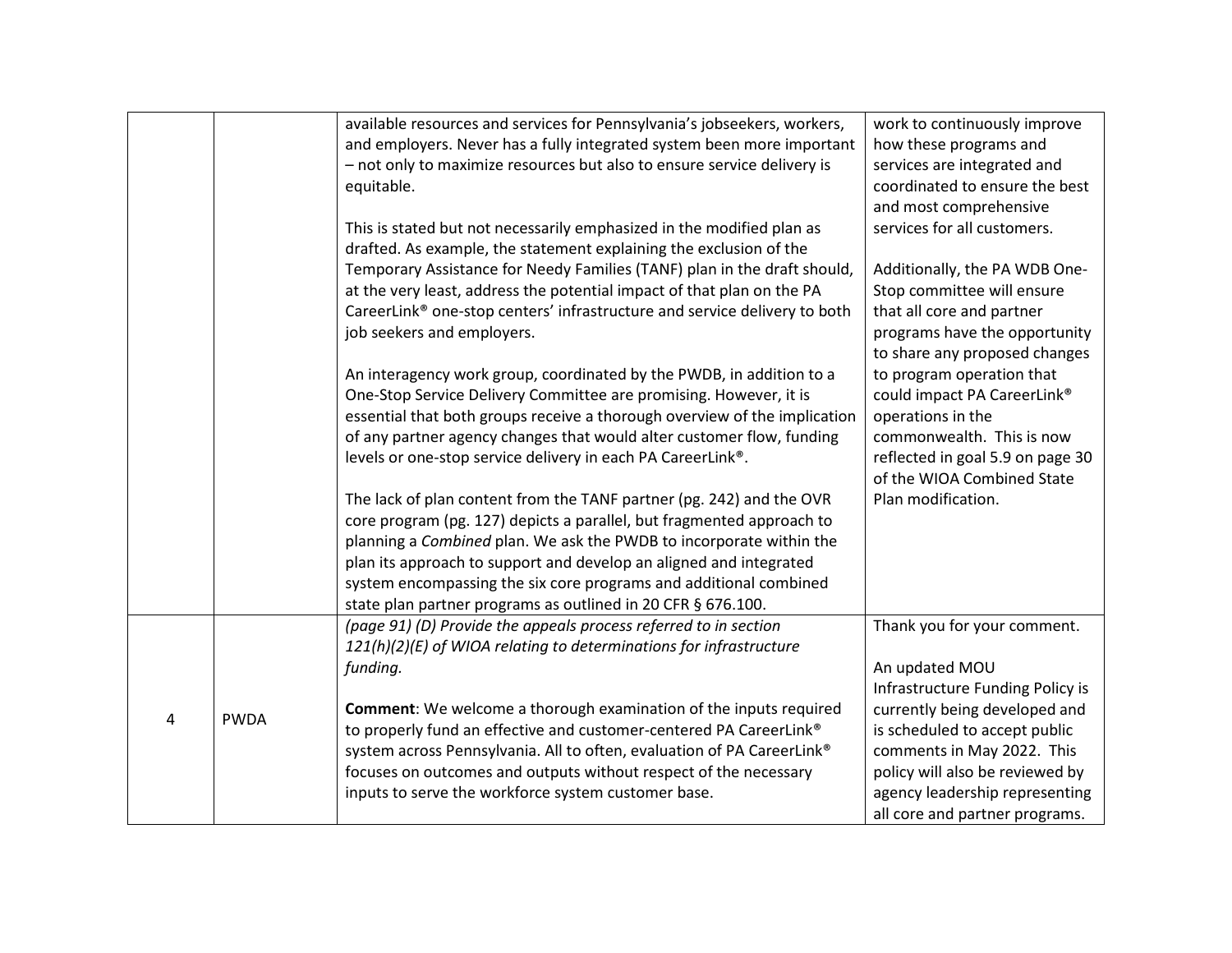|   |             | Based on widespread reports, core and mandated partners including but              | We recommend providing            |
|---|-------------|------------------------------------------------------------------------------------|-----------------------------------|
|   |             | not limited to the Unemployment Compensation system are not                        | specific comments to this policy  |
|   |             | adequately investing in the local service delivery system based on the             | during that public comment        |
|   |             | proportionate share requirements and reasonable benefit or utilization             | period. We will also share        |
|   |             | by the customer base. We encourage the PWDB to engage with LWBDs                   | these comments with the           |
|   |             |                                                                                    |                                   |
|   |             | and PA CareerLink <sup>®</sup> providers, as well as engage in a data-informed and | policy development team.          |
|   |             | customer centric approach to crafting the State Funding mechanism                  |                                   |
|   |             | policy and welcome further discussion with PWDB to identify ways PWDA              |                                   |
|   |             | could assist where appropriate.                                                    |                                   |
|   |             |                                                                                    | Thank you for your comment.       |
|   |             |                                                                                    | We agree with the importance      |
|   |             |                                                                                    | of the Priority of Service policy |
|   |             |                                                                                    | to ensure services are provided   |
|   |             |                                                                                    | to Pennsylvanians who most        |
|   |             | (page 107) (4) Describe how the State will implement and monitor the               | need them.                        |
|   |             | priority for public assistance recipients, other low-income individuals, and       |                                   |
|   |             |                                                                                    |                                   |
|   |             | individuals who are basic skills deficient in accordance with the                  | By referencing the policy and     |
|   |             | requirements of WIOA sec. 134(c)(3)(E), which applies to individualized            | link in the WIOA Combined         |
|   |             | career services and training services funded by the Adult Formula                  | State Plan, this allows e         |
|   |             | program.                                                                           | updates to the policy to be       |
| 5 | <b>PWDA</b> |                                                                                    | made without having to submit     |
|   |             | <b>Comment:</b> We support the Employment Program Committee's comment              | a new modification to the         |
|   |             | on the priority of service provisions and ask the PWDB to simply re-insert         | WIOA Combined State Plan.         |
|   |             | the definitions and examples from prior approved WIOA plans into the               |                                   |
|   |             | plan. Note that the EPC is not proposing new language, but rather that             | An updated Priority of Service    |
|   |             | language from the 2016-20 and 2020-24 WIOA Combined State Plan be                  | Policy is currently being         |
|   |             | restored virtually verbatim.                                                       | developed and is scheduled to     |
|   |             |                                                                                    | accept public comments in         |
|   |             |                                                                                    | February 2022. This policy will   |
|   |             |                                                                                    | also be reviewed by agency        |
|   |             |                                                                                    | leadership representing all core  |
|   |             |                                                                                    | and partner programs. We          |
|   |             |                                                                                    | recommend providing specific      |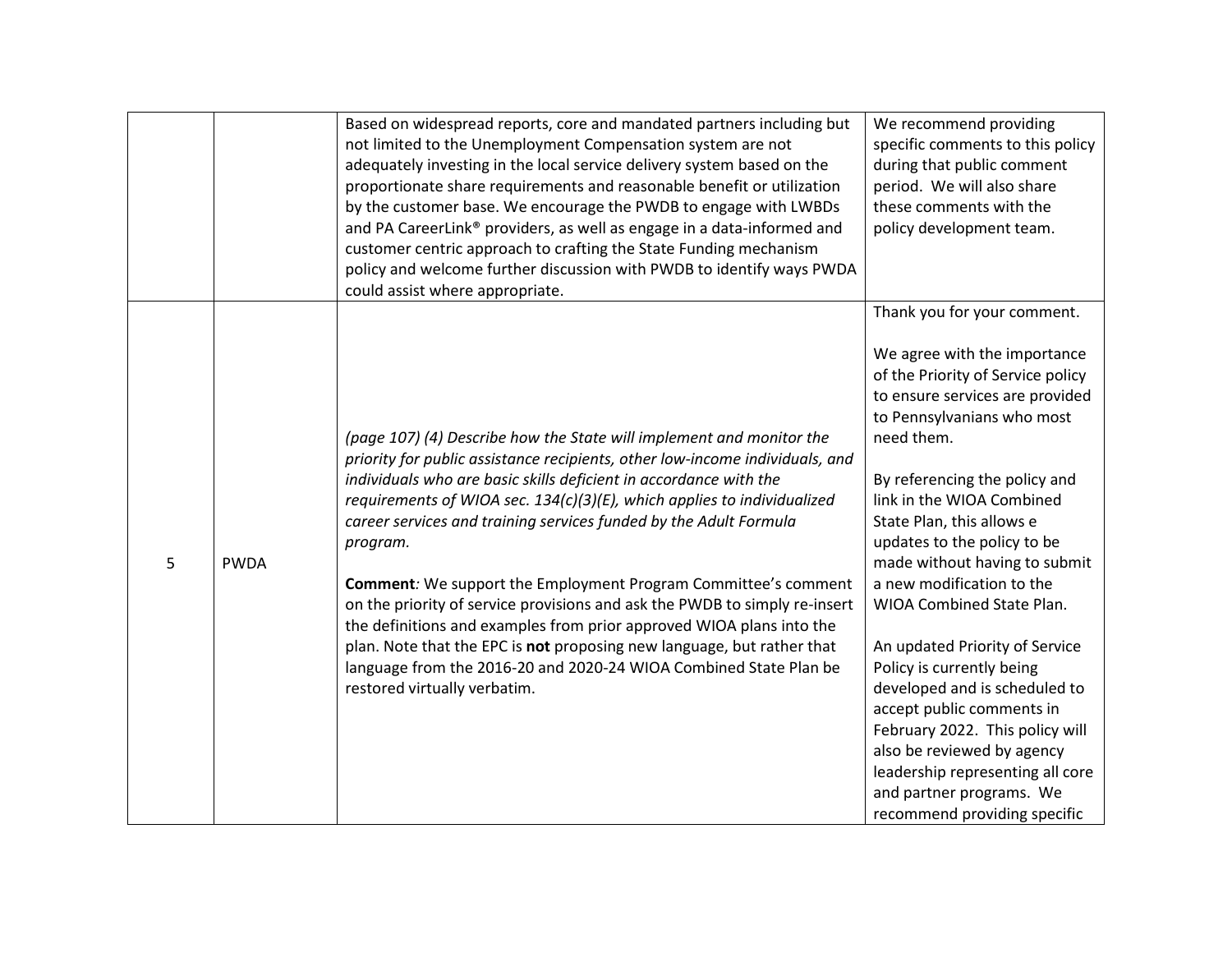|   |            |                                                                                                                                                                                                                                                                                                                                                                                                                                                                                                                                                                                                                                                                                                                                                                                                                                                                                                                                                                                                                                                                                                                                                                                                                                                                                                                                                                                                                                                                                                                                                                                                                                                                                                                                                                                                                       | comments to this policy during<br>that public comment period.<br>We will also share these<br>comments with the policy<br>development team.                                                                                                                                                                                                                                                                                                                                                                                                                                                                                                                                             |
|---|------------|-----------------------------------------------------------------------------------------------------------------------------------------------------------------------------------------------------------------------------------------------------------------------------------------------------------------------------------------------------------------------------------------------------------------------------------------------------------------------------------------------------------------------------------------------------------------------------------------------------------------------------------------------------------------------------------------------------------------------------------------------------------------------------------------------------------------------------------------------------------------------------------------------------------------------------------------------------------------------------------------------------------------------------------------------------------------------------------------------------------------------------------------------------------------------------------------------------------------------------------------------------------------------------------------------------------------------------------------------------------------------------------------------------------------------------------------------------------------------------------------------------------------------------------------------------------------------------------------------------------------------------------------------------------------------------------------------------------------------------------------------------------------------------------------------------------------------|----------------------------------------------------------------------------------------------------------------------------------------------------------------------------------------------------------------------------------------------------------------------------------------------------------------------------------------------------------------------------------------------------------------------------------------------------------------------------------------------------------------------------------------------------------------------------------------------------------------------------------------------------------------------------------------|
| 6 | <b>PSU</b> | In contrast to previous National HIV/AIDS Strategies, the revised National<br>HIV/AIDS Strategy 2022 to 2025, includes a whole government approach<br>including representation from the Department of Labor on the Federal<br>HIV Strategic Planning Taskforce. At the state level, the PA Statewide HIV<br>planning group recently added a goal to increase capacity and<br>implementation of activities for greater access to vocational development<br>and employment services and evaluation of these services on HIV health<br>and prevention outcomes.<br>Although existing biomedical interventions provide a pathway to end the<br>HIV epidemic, unemployment, insecure work, and/or precarious work<br>conditions can interfere with positive HIV health and prevention<br>outcomes. Advancements in HIV medicine have led to improved health<br>and more restrictive access to Social Security and/or disability benefits<br>creating an increased desire and/or need to work for many people living<br>with HIV (PLWH). Transitions into or out of the workforce, can increase<br>the risk of poor health associated with stress and potential disruptions or<br>loss of access to income support and health insurance. When PLWH have<br>undetectable viral loads they no longer are at risk of transmitting HIV to<br>others.<br>Poor health outcomes and lack of access to HIV care can lead to<br>disruptions in medication adherence increased viral load and increased<br>risk of forward HIV transmission.<br>Changes of employment status associated with COVID-19, with a<br>disparate increase in unemployment among low income, ethnic minority,<br>and female workers with HIV, have underscored the urgency to better<br>serve this population. The Center for Diseases Control's HIV Medical | Thank you for your comment<br>related to the two-year<br>modification of the 2020-2024<br>Pennsylvania Combined State<br>Plan specific to the<br>employment challenges of<br>people living with HIV (PLWH).<br>The PA Office of Vocational<br>Rehabilitation (OVR) remains<br>committed to meeting the<br>vocational needs of all<br>Pennsylvanians who have a<br>disability that presents a barrier<br>to successful employment<br>planning. OVR is planning to<br>further evaluate the vocational<br>and employment needs of<br>PLWH through the next three-<br>year Comprehensive Statewide<br>Needs Assessment.<br>Thank you for sharing your<br>comments and thoughts with<br>us. |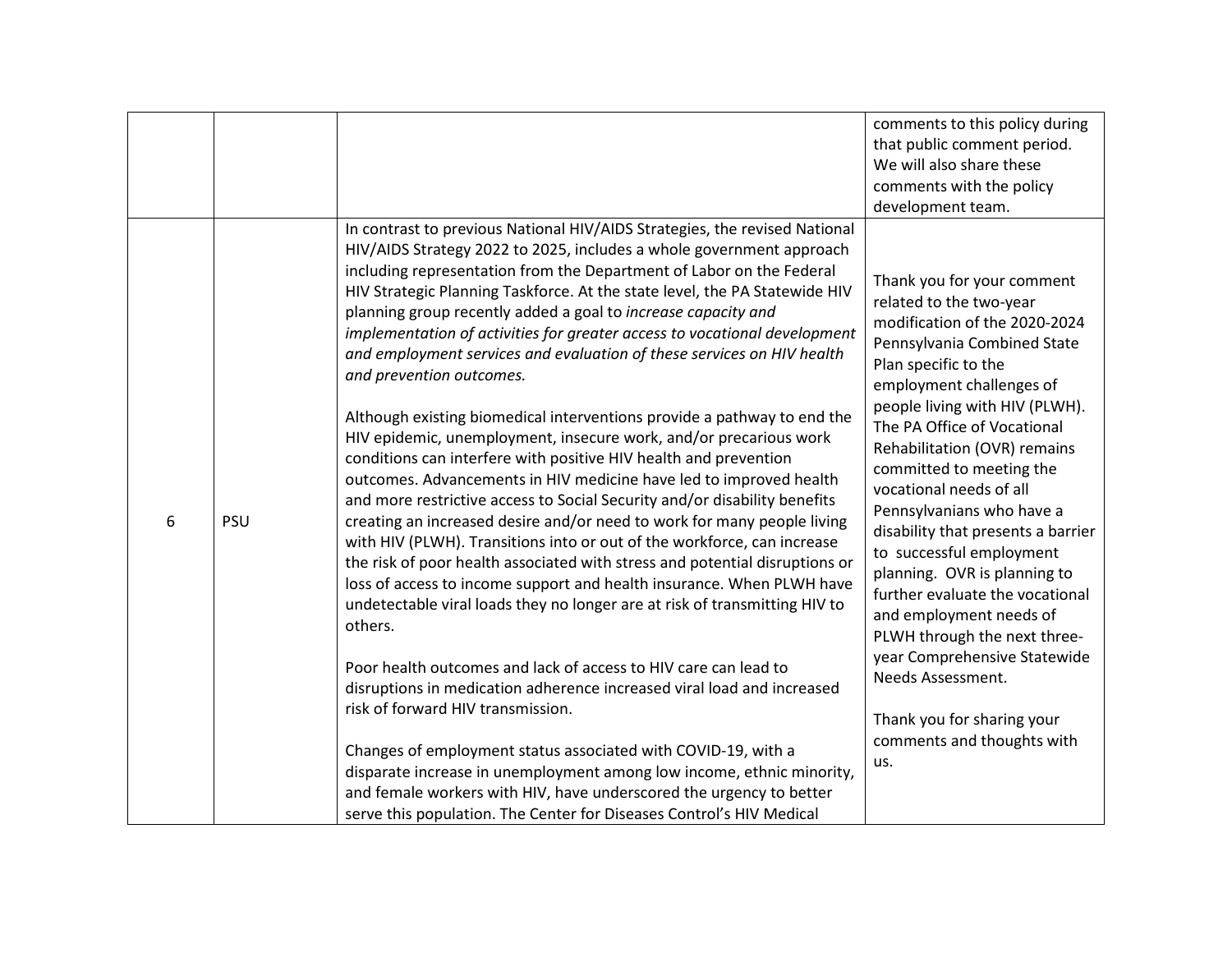|      |                                    | Monitoring Project MMP collects data on a representative sample of<br>PLWH in the US and estimates that 41% of PLWH are unemployed. Yet in<br>2021 only 84 of the 36,494 PLWH in PA were receiving vocational<br>rehabilitation services.<br>Lack of access to vocational services can limit the capacity to make<br>informed decisions about changing employment status and increase the<br>risk for negative economic and health outcomes associated with<br>employment transitions. Employment transitions effect health equity as<br>it contributes to key factors related to health such as income, quality of<br>life, HIV stigma, social networks, self-esteem, and safety. Despite the<br>importance of work, little attention has been devoted to providing<br>employment services to PLWH in PA. Even less attention has considered<br>the impact of disparate access to vocational resources that impact<br>economic opportunities as well as individual and public health outcomes.<br>In light of these factors, I urge you to devote specific attention and<br>resources to addressing the unmet employment needs of PLWH and to<br>help to contribute to ending the HIV epidemic in PA. |                                                              |
|------|------------------------------------|--------------------------------------------------------------------------------------------------------------------------------------------------------------------------------------------------------------------------------------------------------------------------------------------------------------------------------------------------------------------------------------------------------------------------------------------------------------------------------------------------------------------------------------------------------------------------------------------------------------------------------------------------------------------------------------------------------------------------------------------------------------------------------------------------------------------------------------------------------------------------------------------------------------------------------------------------------------------------------------------------------------------------------------------------------------------------------------------------------------------------------------------------------------------------------------------------------|--------------------------------------------------------------|
|      | Community<br><b>Legal Services</b> | While the proposed provisions on priority of service in the modified<br>2020-24 WIOA state plan are basically true to the original provisions on<br>this topic in the 2016-20 and 2020-24 Combined WIOA State Plans, they                                                                                                                                                                                                                                                                                                                                                                                                                                                                                                                                                                                                                                                                                                                                                                                                                                                                                                                                                                              | Thank you for your comment.<br>By referencing the policy and |
|      | Employment                         | omit language from the original state plans that are important to ensure                                                                                                                                                                                                                                                                                                                                                                                                                                                                                                                                                                                                                                                                                                                                                                                                                                                                                                                                                                                                                                                                                                                               | link in the WIOA Combined                                    |
|      | Program                            | a clear understanding of the meaning of priority of service, as well as its                                                                                                                                                                                                                                                                                                                                                                                                                                                                                                                                                                                                                                                                                                                                                                                                                                                                                                                                                                                                                                                                                                                            | State Plan, this allows e                                    |
|      | Committee                          | proper implementation. More specifically, the proposed modified state                                                                                                                                                                                                                                                                                                                                                                                                                                                                                                                                                                                                                                                                                                                                                                                                                                                                                                                                                                                                                                                                                                                                  | updates to the policy to be                                  |
| $7*$ |                                    | plan omits definitions of key priority of service terms and several                                                                                                                                                                                                                                                                                                                                                                                                                                                                                                                                                                                                                                                                                                                                                                                                                                                                                                                                                                                                                                                                                                                                    | made without having to submit                                |
|      | Community                          | examples of how priority of service works in practice. What we propose                                                                                                                                                                                                                                                                                                                                                                                                                                                                                                                                                                                                                                                                                                                                                                                                                                                                                                                                                                                                                                                                                                                                 | a new modification to the                                    |
|      | Justice                            | is simply that these definitions and examples be inserted back into the                                                                                                                                                                                                                                                                                                                                                                                                                                                                                                                                                                                                                                                                                                                                                                                                                                                                                                                                                                                                                                                                                                                                | WIOA Combined State Plan.                                    |
|      |                                    | plan. We emphasize here that we are not proposing new language, but                                                                                                                                                                                                                                                                                                                                                                                                                                                                                                                                                                                                                                                                                                                                                                                                                                                                                                                                                                                                                                                                                                                                    |                                                              |
|      | Coalition for                      | rather that language from the 2016-20 and 2020-24 WIOA Combined                                                                                                                                                                                                                                                                                                                                                                                                                                                                                                                                                                                                                                                                                                                                                                                                                                                                                                                                                                                                                                                                                                                                        | An updated Priority of Service                               |
|      | Low-Income                         | State Plan be restored virtually verbatim. We have attached the priority                                                                                                                                                                                                                                                                                                                                                                                                                                                                                                                                                                                                                                                                                                                                                                                                                                                                                                                                                                                                                                                                                                                               | Policy is currently being                                    |
|      | Pennsylvanians                     | of service provisions on pages 107-109 in the proposed modified state                                                                                                                                                                                                                                                                                                                                                                                                                                                                                                                                                                                                                                                                                                                                                                                                                                                                                                                                                                                                                                                                                                                                  | developed and is scheduled to                                |